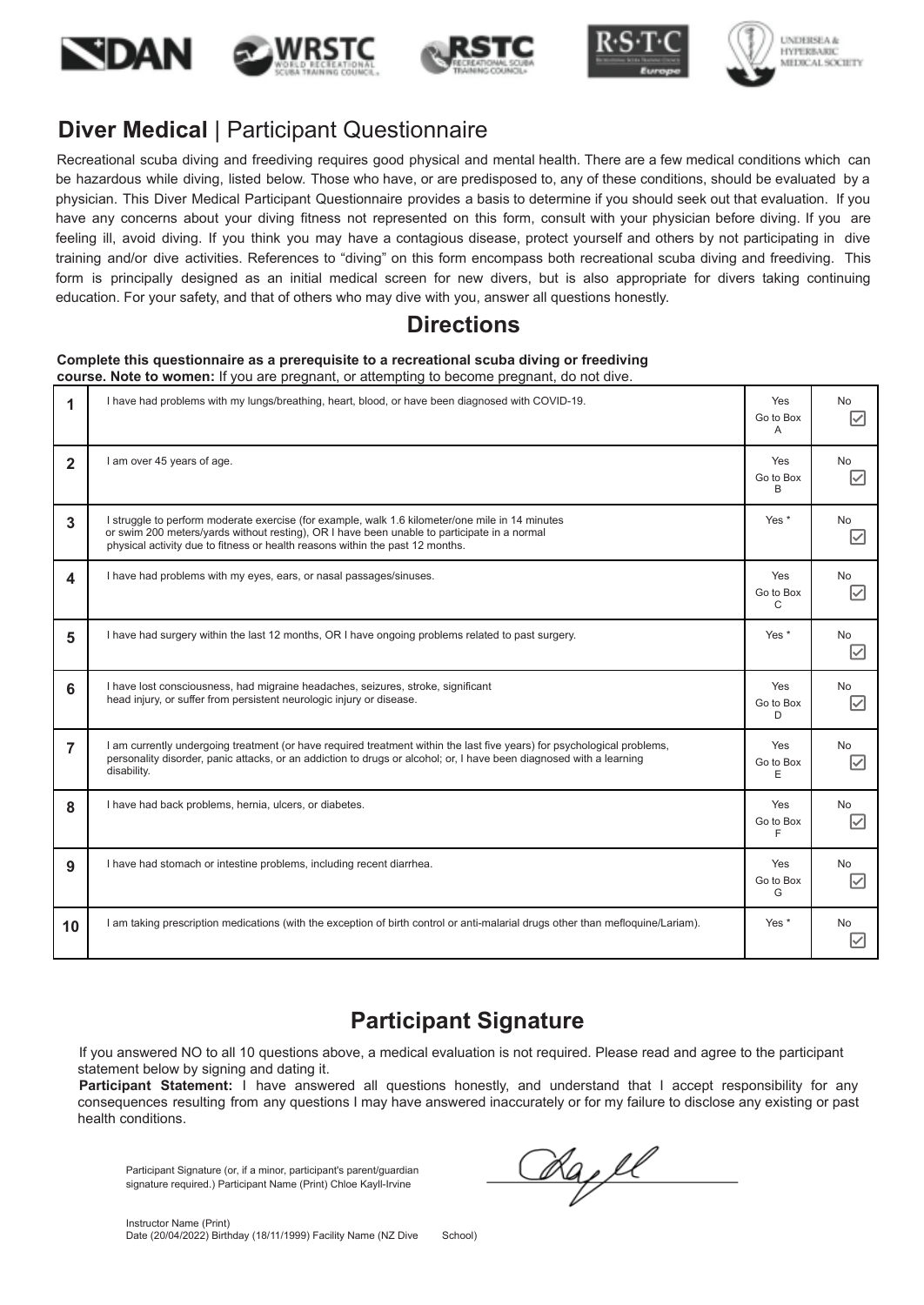\* If you answered YES to questions 3, 5 or 10 above OR to any of the questions on page 2, please read and agree to the statement above by signing and dating it AND take all three pages of this form (Participant Questionnaire and the Physician's Evaluation Form) to your physician for a medical evaluation. Participation in a diving course requires your physician's approval.

**Participant Name Birthdate**

1 of 3 © 2020

Τ

Т

٦

(Chloe Kayll-Irvine) Date (20/04/2022)

#### **Diver Medical** | Participant Questionnaire Continued

| Chest surgery, heart surgery, heart valve surgery, stent placement, or a pneumothorax (collapsed lung).                                                                                                                                        | Yes *            | No        |
|------------------------------------------------------------------------------------------------------------------------------------------------------------------------------------------------------------------------------------------------|------------------|-----------|
| Asthma, wheezing, severe allergies, hay fever or congested airways within the last 12 months that limits my physical activity/exercise.                                                                                                        | Yes <sup>*</sup> | No        |
| A problem or illness involving my heart such as: angina, chest pain on exertion, heart failure, immersion<br>pulmonary edema, heart attack or stroke, OR am taking medication for any heart condition.                                         | Yes *            | No        |
| Recurrent bronchitis and currently coughing within the past 12 months, OR have been diagnosed with emphysema.                                                                                                                                  | Yes *            | No.       |
| A diagnosis of COVID-19.                                                                                                                                                                                                                       | Yes <sup>*</sup> | No        |
|                                                                                                                                                                                                                                                |                  |           |
| I currently smoke or inhale nicotine by other means.                                                                                                                                                                                           | Yes <sup>*</sup> | <b>No</b> |
| I have a high cholesterol level.                                                                                                                                                                                                               | Yes <sup>*</sup> | No.       |
| I have high blood pressure.                                                                                                                                                                                                                    | Yes *            | No.       |
| I have had a close blood relative die suddenly or of cardiac disease or stroke before the age of 50, OR have a family<br>history of heart disease before age 50 (including abnormal heart rhythms, coronary artery disease or cardiomyopathy). | Yes <sup>*</sup> | No.       |
|                                                                                                                                                                                                                                                |                  |           |
| Sinus surgery within the last 6 months.                                                                                                                                                                                                        | Yes <sup>*</sup> | No.       |
| Ear disease or ear surgery, hearing loss, or problems with balance.                                                                                                                                                                            | Yes <sup>*</sup> | No.       |
| Recurrent sinusitis within the past 12 months.                                                                                                                                                                                                 | Yes <sup>*</sup> | No        |
| Eye surgery within the past 3 months.                                                                                                                                                                                                          | Yes <sup>*</sup> | No.       |
|                                                                                                                                                                                                                                                |                  |           |
| Head injury with loss of consciousness within the past 5 years.                                                                                                                                                                                | Yes <sup>*</sup> | <b>No</b> |
| Persistent neurologic injury or disease.                                                                                                                                                                                                       | Yes <sup>*</sup> | No.       |
| Recurring migraine headaches within the past 12 months, or take medications to prevent them.                                                                                                                                                   | Yes <sup>*</sup> | No.       |
| Blackouts or fainting (full/partial loss of consciousness) within the last 5 years.                                                                                                                                                            | Yes <sup>*</sup> | No        |
| Epilepsy, seizures, or convulsions, OR take medications to prevent them.                                                                                                                                                                       | Yes *            | No        |
|                                                                                                                                                                                                                                                |                  |           |
| Behavioral health, mental or psychological problems requiring medical/psychiatric treatment.                                                                                                                                                   | Yes *            | <b>No</b> |
| Major depression, suicidal ideation, panic attacks, uncontrolled bipolar disorder requiring medication/psychiatric treatment.                                                                                                                  | Yes *            | No        |
| Been diagnosed with a mental health condition or a learning/developmental disorder that requires ongoing care.                                                                                                                                 | Yes *            | No        |
| An addiction to drugs or alcohol requiring treatment within the last 5 years.                                                                                                                                                                  | Yes *            | No        |
|                                                                                                                                                                                                                                                |                  |           |
| Recurrent back problems in the last 6 months that limit my everyday activity.                                                                                                                                                                  | Yes *            | No        |
| Back or spinal surgery within the last 12 months.                                                                                                                                                                                              | Yes *            | No        |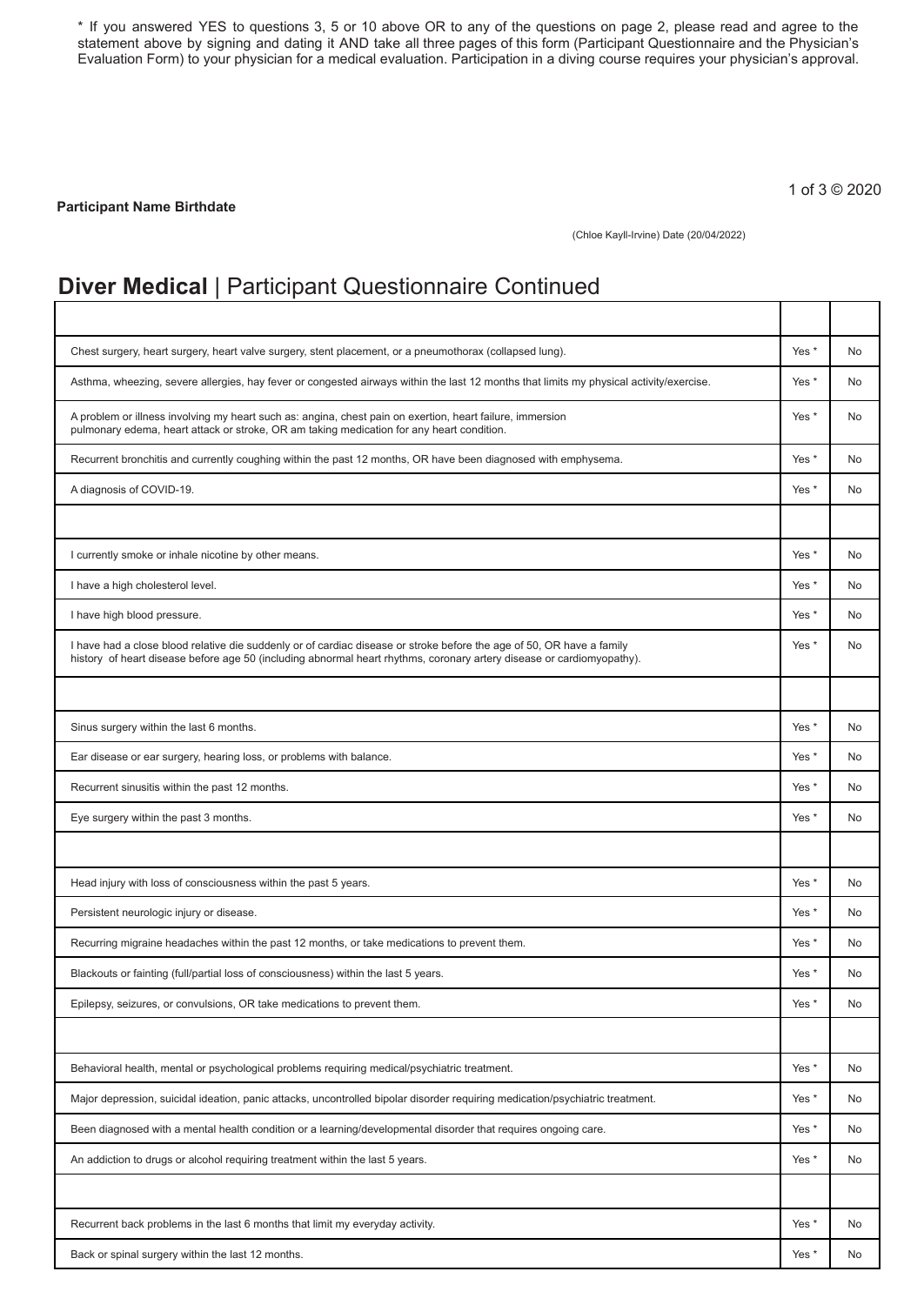| Diabetes, drug- or diet-controlled, OR gestational diabetes within the last 12 months.      |                  | <b>No</b> |
|---------------------------------------------------------------------------------------------|------------------|-----------|
| An uncorrected hernia that limits my physical abilities.                                    |                  | <b>No</b> |
| Active or untreated ulcers, problem wounds, or ulcer surgery within the last 6 months.      | Yes *            | <b>No</b> |
|                                                                                             |                  |           |
| Ostomy surgery and do not have medical clearance to swim or engage in physical activity.    | Yes <sup>*</sup> | <b>No</b> |
| Dehydration requiring medical intervention within the last 7 days.                          | Yes <sup>*</sup> | <b>No</b> |
| Active or untreated stomach or intestinal ulcers or ulcer surgery within the last 6 months. | Yes <sup>*</sup> | <b>No</b> |
| Frequent heartburn, regurgitation, or gastroesophageal reflux disease (GERD).               | Yes *            | <b>No</b> |
| Active or uncontrolled ulcerative colitis or Crohn's disease.                               | Yes *            | <b>No</b> |
| Bariatric surgery within the last 12 months.                                                | Yes <sup>*</sup> | <b>No</b> |

\* Physician's medical evaluation required (see page 1).

© 2020

Date (dd/mm/yyyy)

**Participant Name**

2 of 3 **Birthdate**

(Print)

# **Diver Medical** | Physician's Evaluation Form

The above-named person requests your opinion of his/her medical suitability to participate in recreational scuba diving or freediving training or activity. Please visit uhms.org for medical guidance on medical conditions as they relate to diving. Review the areas relevant to your patient as part of your evaluation.

## **Evaluation Result**

■ Approved – I find no conditions that I consider incompatible with recreational scuba diving or freediving. ■

Not approved – I find conditions that I consider incompatible with recreational scuba diving or freediving.

**Specialty**

Physican's Signature Date (dd/mm/yyyy)

**Physician's Name**

Physician/Clinic Stamp (optional)

**Clinic/Hospital Address**

#### **Phone**

(Print)